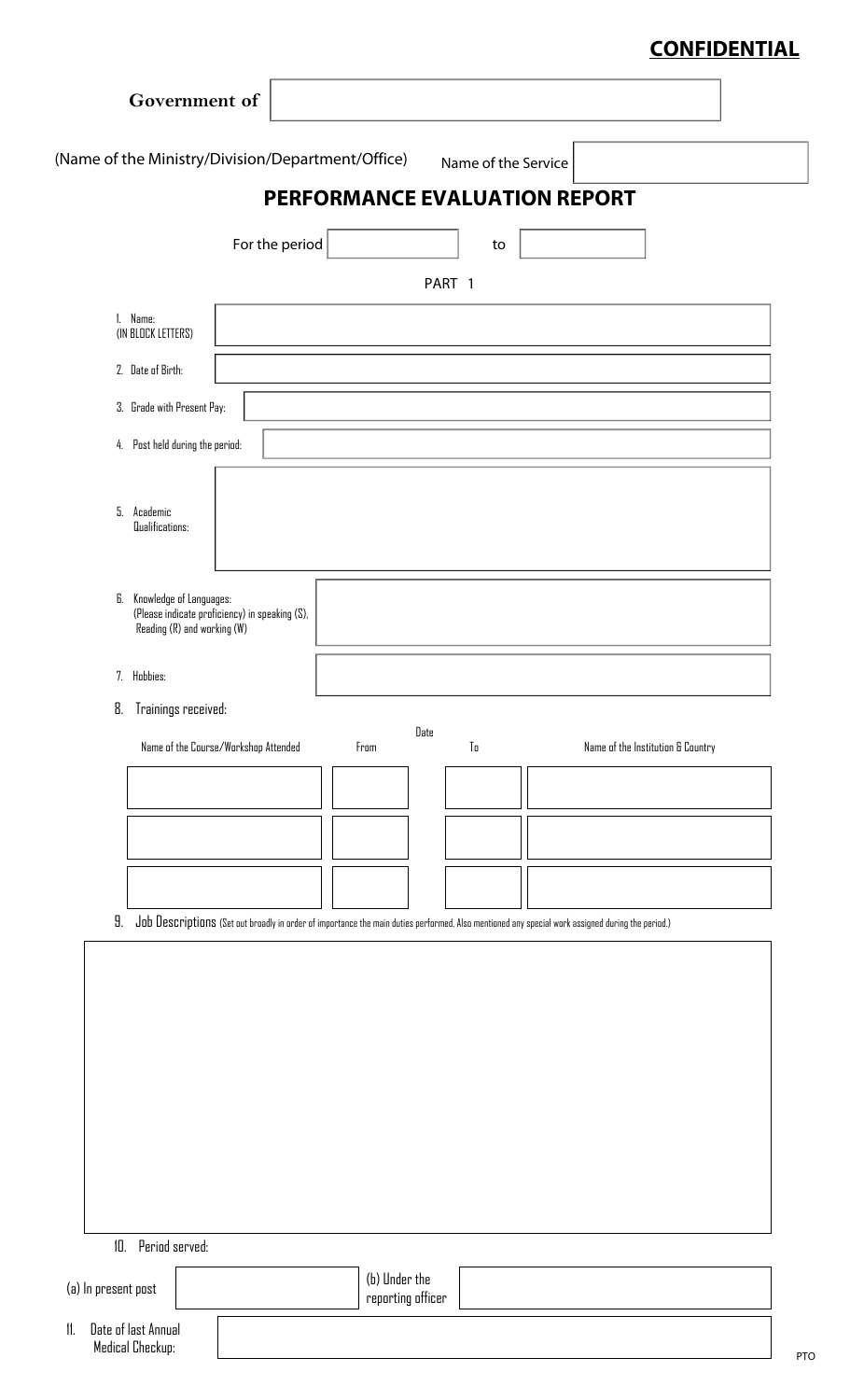The rating in Parts II, III, and IV should be recorded by initialing the appropriate box. The rating denoted by alphabets as follows:

**"A1" Very Good, "A" Good, "B" Average, "C" Below Average, "D" Poor**

For uniform interpretation of qualities listed in these parts two extreme shades are mentioned against each item.

Please see para 7 of instruction.

### **PART II**

| <b>PERSONAL QUALITIES</b>         |                                 |                                                         |                |   |   |   |   |                                                                           |
|-----------------------------------|---------------------------------|---------------------------------------------------------|----------------|---|---|---|---|---------------------------------------------------------------------------|
|                                   |                                 |                                                         | A <sub>1</sub> | A | B | C | D |                                                                           |
| 1.                                | Intelligence                    | Exceptionally Bright,<br><b>Excellent Comprehension</b> |                |   |   |   |   | Dull, Slow                                                                |
| 2                                 | Confidence & will<br>power      | Exceptionally Confident $\&$<br>Resolute                |                |   |   |   |   | Uncertain, Hesitant                                                       |
| 3                                 | <b>Emotional Stability</b>      | Mature Balanced                                         |                |   |   |   |   | Unstable, Immature                                                        |
| 4                                 | Adaptability                    | Alert & Highly<br>Responsible                           |                |   |   |   |   | Rigid, Inflexible                                                         |
| 5                                 | Understanding $\&$<br>Tolerance | Considerate &<br>Cooperative                            |                |   |   |   |   | Lacks ability to<br>appreciate other's<br>point of view,<br>unsympathetic |
| 6                                 | Appearance $\&$<br>bearing      | <b>Creates Excellent</b><br>Impression                  |                |   |   |   |   | Clumsy,<br>Unimpressive                                                   |
| <b>OVERALL GRADING IN PART II</b> |                                 |                                                         |                |   |   |   |   |                                                                           |

### **PART III**

|    | <b>ATTITUDES</b>                             |                                                                                      |    |   |   |   |   |                                                                           |
|----|----------------------------------------------|--------------------------------------------------------------------------------------|----|---|---|---|---|---------------------------------------------------------------------------|
|    |                                              |                                                                                      | A1 | A | B | C | D |                                                                           |
| 1. | Knowledge of<br><b>Islam</b>                 | Well read                                                                            |    |   |   |   |   | Narrow & Superficial                                                      |
| 2. | Attitude towards<br>Islamic Ideology         | Deeply Motivated                                                                     |    |   |   |   |   | Indifferent, Intolerant                                                   |
| 3. | Integrity<br>(a) General<br>(b) Intellectual | Irreproachable                                                                       |    |   |   |   |   | Unscrupulous                                                              |
| 4. | Acceptance of<br>Responsibility              | Always prepared to take<br>on responsibility even in<br>different cases.             |    |   |   |   |   | Reluctant to take<br>responsibility will<br>avoid it whenever<br>possible |
| 5. | Ability to produce<br>constructive ideas     | Full of ideas, always<br>comes up with ingenious<br>solution to problems,<br>fertile |    |   |   |   |   | Dull, has to be told<br>what to rhonk.                                    |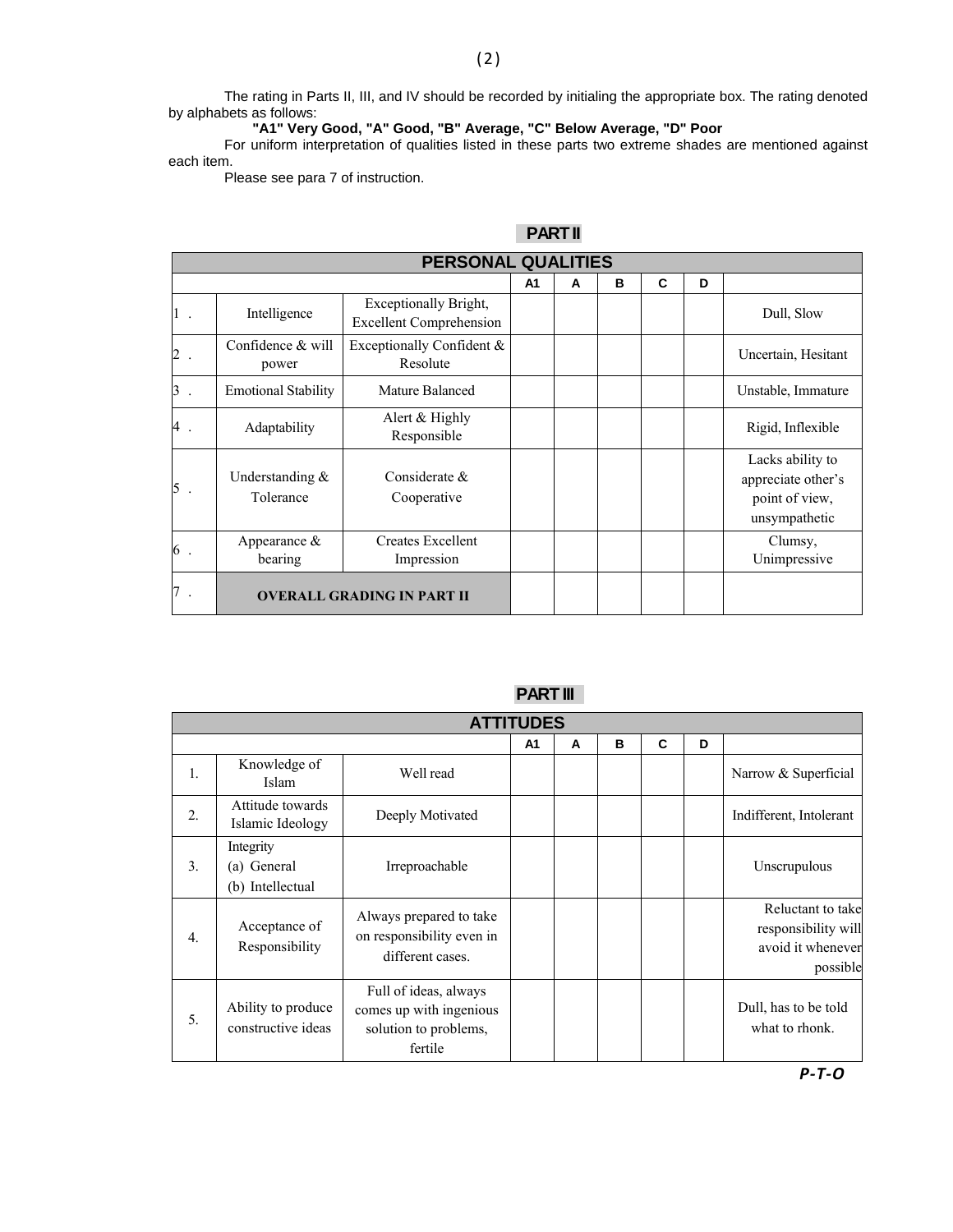|     |                                    |                                                           | A1 | A | в | C | D |                                                               |
|-----|------------------------------------|-----------------------------------------------------------|----|---|---|---|---|---------------------------------------------------------------|
| 6.  | Foresight                          | Anticipates Problems<br>& Plans ahead                     |    |   |   |   |   | Handles problems only<br>after they arise                     |
| 7.  | Initiative & Drive                 | Bold & Enterprising,<br>Dynamic                           |    |   |   |   |   | Timid & Defied                                                |
| 8.  | Reliability under pressure         | Imperturbable &<br>exceptionally reliable<br>at all times |    |   |   |   |   | Confused & easily<br>flustered even under<br>normal pressures |
| 9.  | Judgment                           | Makes consistently<br>sound<br>Proposals/Decisions        |    |   |   |   |   | Lacks balance $\&$<br>consistency immature                    |
| 10. | <b>Financial Responsibility</b>    | Exercises due care<br>discipline                          |    |   |   |   |   | Irresponsible                                                 |
| 11. | Perseverance devotion duty         | Resolute, carries a task<br>through to the end            |    |   |   |   |   | Negligent $&$<br>Disinterested                                |
|     | Relation with<br>Superiors<br>(a)  | Cooperative, well-liked<br>& trusted                      |    |   |   |   |   | Uncooperative, does<br>not inspire confidence                 |
| 12. | Colleagues<br>(b)                  | Works well in team                                        |    |   |   |   |   | Difficult Colleague                                           |
|     | Subordinates<br>(c)                | Courteous & effective,<br>inspires confidence             |    |   |   |   |   | Brusque and intolerant,<br>does not earn respect              |
| 13. | Behavior with public               | Courteous & helpful                                       |    |   |   |   |   | Haughty unsympathetic<br>& ill-behaved                        |
| 14. | <b>OVERALL GRADING IN PART III</b> |                                                           |    |   |   |   |   |                                                               |

#### **PART IV**

|                  | <b>PROFICIENCY IN JOB</b>                           |                                                                                      |                |   |   |   |   |                                                  |
|------------------|-----------------------------------------------------|--------------------------------------------------------------------------------------|----------------|---|---|---|---|--------------------------------------------------|
|                  |                                                     |                                                                                      | A <sub>1</sub> | A | B | C | D |                                                  |
| $\mathbf{1}$ .   | Power of Expression<br>$(a)$ Written<br>Oral<br>(b) | Always precise, clear &<br>well set out<br>Puts across convincingly<br>and concisely |                |   |   |   |   | Clumsy & vague,<br>ineffective                   |
| 2.               | Knowledge of work                                   | Has a through grasp of the<br>knowledge relevant to<br>his/her job                   |                |   |   |   |   | Doesn't know<br>enough about the<br>present job  |
| 3.               | Analytical ability                                  | Picks out the essential<br>without wasting time on<br>irrelevant details             |                |   |   |   |   | Seldom see below<br>the surface of a<br>problem  |
| $\overline{4}$ . | Supervision &<br>Guidance                           | Organizes & uses staff $\&$<br>other resources effectively                           |                |   |   |   |   | Lacks control,<br>ineffective                    |
| 5.               | Ability to take<br>Decision                         | Very logical & decisive                                                              |                |   |   |   |   | Indecisive $\&$<br>Vacillating                   |
| 6.               | Work<br>Output<br>(a)                               | Always up-to-date,<br>accumulates no arrears                                         |                |   |   |   |   | Always behind<br>schedule, very slow<br>disposal |
|                  | $(b)$ Quality                                       | Always produces work of<br>exceptionally high quality                                |                |   |   |   |   | Generally produces<br>work of poor quality       |
| 7.               | <b>OVERALL GRADING IN PART IV</b>                   |                                                                                      |                |   |   |   |   |                                                  |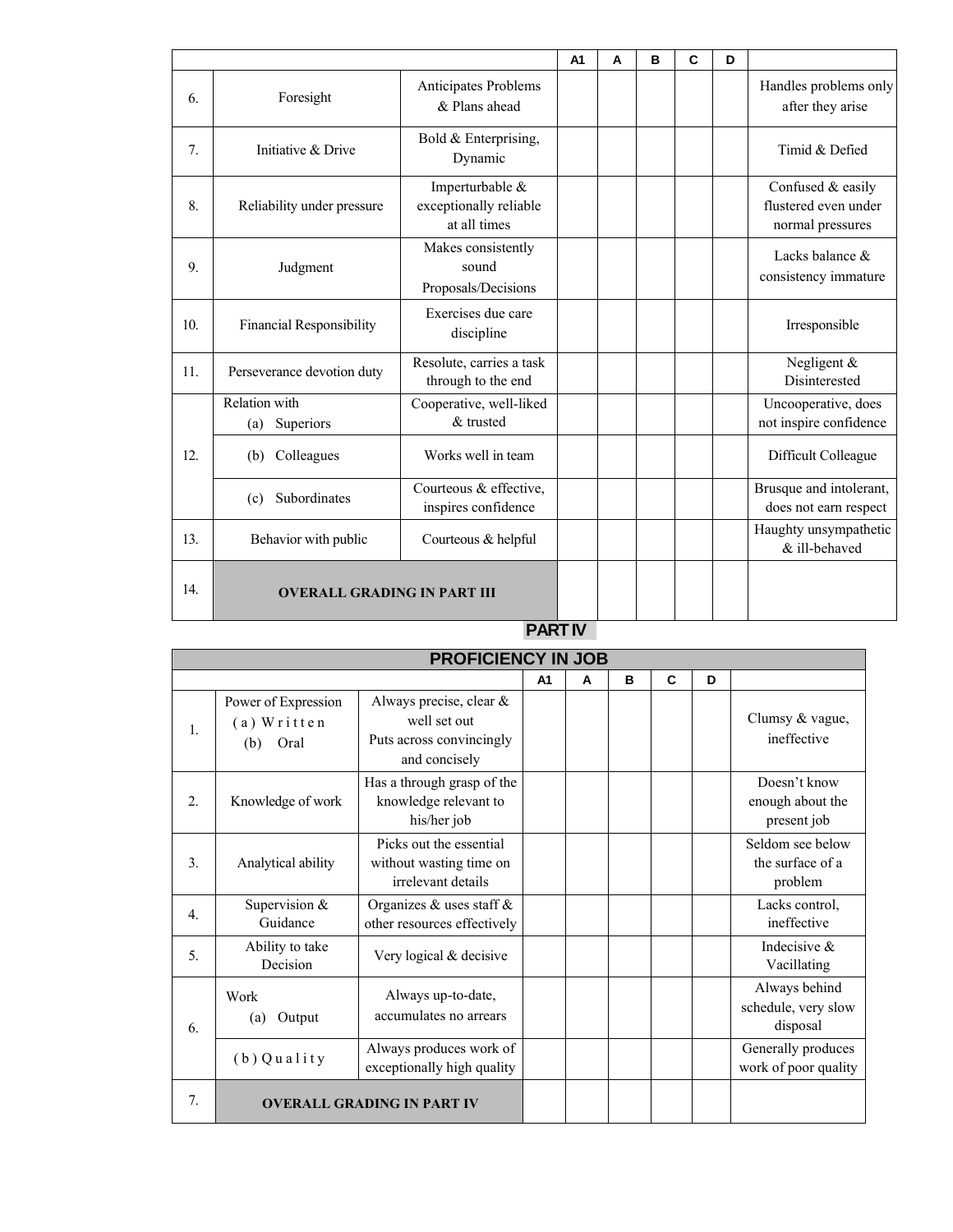(a) Pen-picture: please comment on any particularly strong or weak points without repeating earlier parts of the report. Also indicate the future posting considered most suitable for the officer.

(b) Counseling: was the officer advised to improve vide instruction No. 4 during the period under report? If so, in what aspect and with what results?

**Assessment of Performance**: Please comment on how effective the office has been in performing the duties mentioned at Sr. No. 9 in Part 1. Also comment on the officer's contribution to the overall performance of your office/organization specially in the light of any numerical measure e.g. examination result for teaching staff of other applicable index such as probability, project implementation, tax collection, etc. in other case given your assessment of relative proportion of (i) routine case (ii) complicated cases/situations (iii) policy cases/crisis situations death with by the officer. Also indicate whether training is required for increasing his effectiveness also if so, in which area.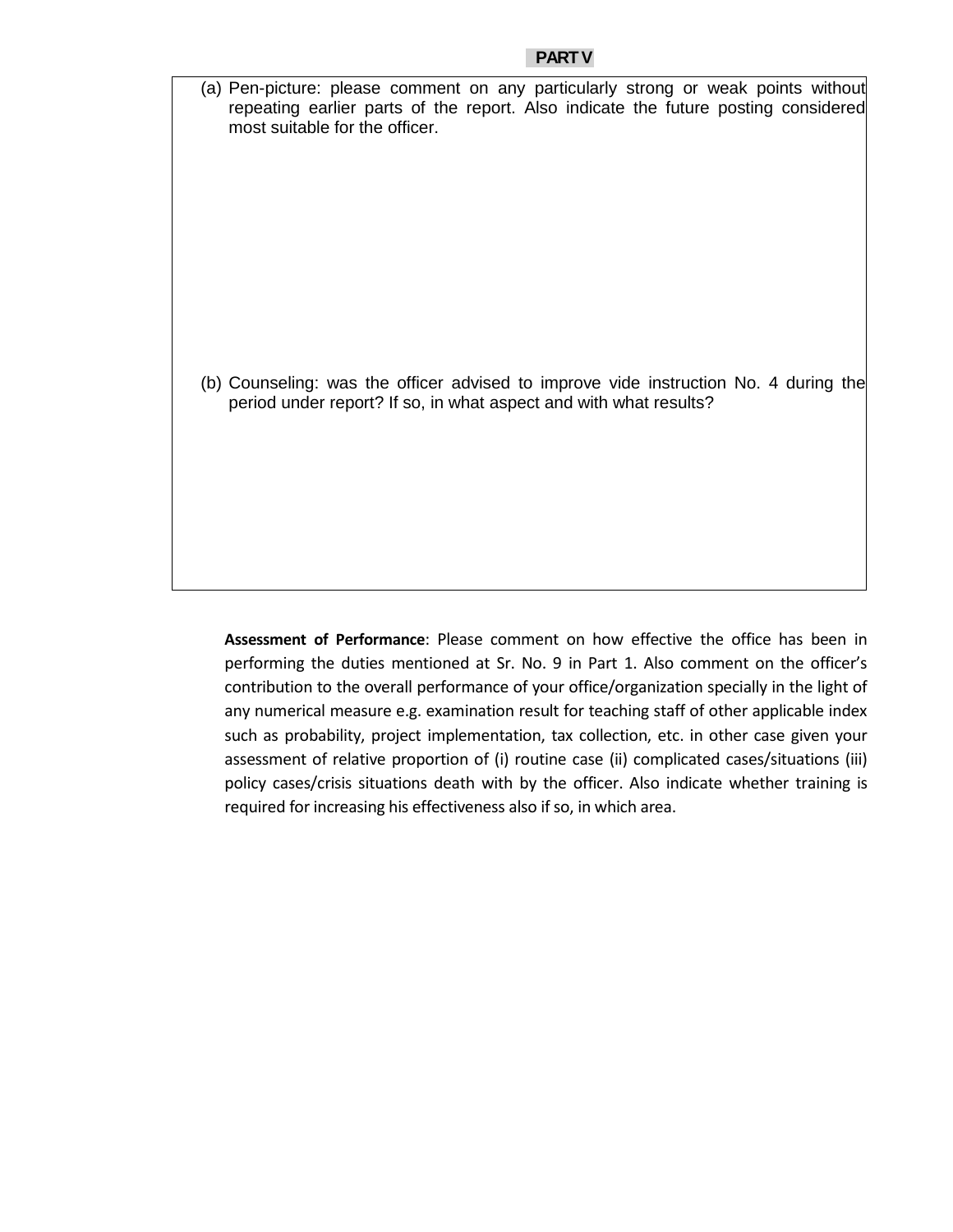#### **PART VI**

| (a) OVERALL GRADING                                 |                                       |                                                      |  |  |  |
|-----------------------------------------------------|---------------------------------------|------------------------------------------------------|--|--|--|
|                                                     | <b>BY REPORTING</b><br><b>OFFICER</b> | <b>BY</b><br><b>COUNTERSIGNING</b><br><b>OFFICER</b> |  |  |  |
| (1) Equals by very few of the officers (very Good)  |                                       |                                                      |  |  |  |
| (2) Better than the majority (Good)                 |                                       |                                                      |  |  |  |
| (3) Equals the majority of officers (Average)       |                                       |                                                      |  |  |  |
| (4) Meets bare minimum standards<br>(below average) |                                       |                                                      |  |  |  |
| (5) Unsatisfactory (Poor)                           |                                       |                                                      |  |  |  |

Comparing him with other officers of the same level and keeping in view the overall grading in part II, III and IV, give your general assessment of the officer by initialing the appropriate box below:

| (b) FITNESS FOR PROMOTION         |                                       |                                                      |
|-----------------------------------|---------------------------------------|------------------------------------------------------|
|                                   | <b>BY REPORTING</b><br><b>OFFICER</b> | <b>BY</b><br><b>COUNTERSIGNING</b><br><b>OFFICER</b> |
| (1) Fit for accelerated promotion |                                       |                                                      |
| (2) Fit for promotion in his turn |                                       |                                                      |
| (3) Not yet fit for promotion     |                                       |                                                      |
| (4) Unlikely to progress further  |                                       |                                                      |

Name of the Reporting Officer (capital letters)

Signature\_\_\_\_\_\_\_\_\_\_\_\_\_\_\_\_\_\_\_\_\_\_\_\_\_\_

Designation \_\_\_\_\_\_\_\_\_\_\_\_\_\_\_\_\_\_\_\_\_\_\_\_

Dated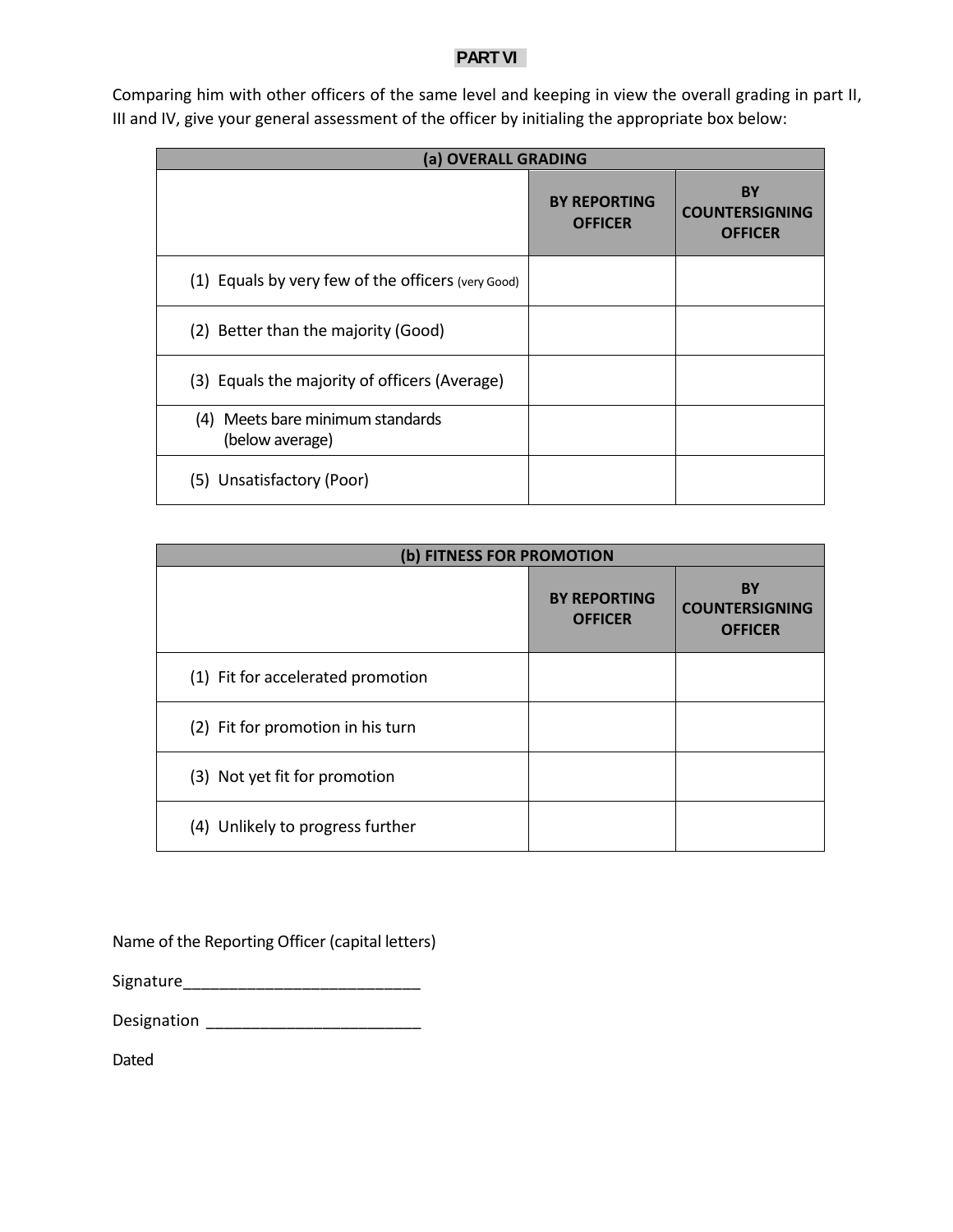### **PART VII**

## **(a) REMARKS OF THE COUNTERSIGNING OFFICERS**

Please report on the aspects not touched upon by the reporting officer. If you disagree with assessment of the reporting officer, please give reasons therefore, you should also indicate how frequently you have seen work of the officer reported upon. If the officer has been assessed fit for the promotion, would you be prepared to accept him in the higher grade? If no, please give your reasons.

| Name (capital letters) |  |
|------------------------|--|
| Signature              |  |
| Designation            |  |

Date \_\_\_\_\_\_\_\_\_\_\_\_\_\_\_\_\_\_\_\_\_\_\_\_\_\_\_\_

## **(b) REMARKS OF THE COUNTERSIGNING OFFICER (IF ANY)**

|  | Name (capital letters) |
|--|------------------------|
|  |                        |

| Signature |  |
|-----------|--|
|-----------|--|

Designation \_\_\_\_\_\_

Date

### **PART VIII**

1. Adverse remarks, if any, communicated vide

Date \_\_\_\_\_\_\_\_\_\_\_\_\_\_\_\_\_\_\_\_\_\_\_\_\_

2. Decision on representation of any \_\_\_\_\_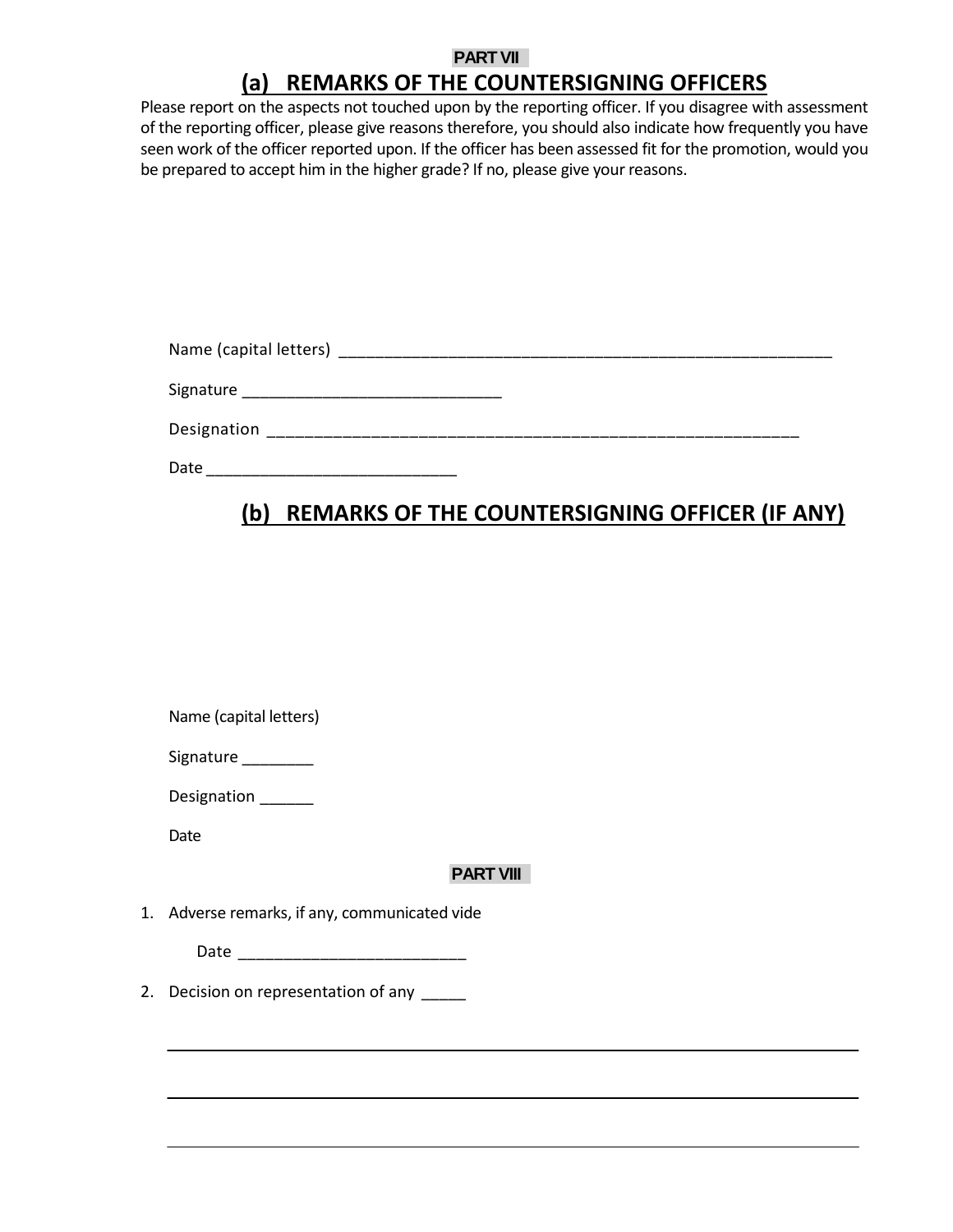# **PART IX**

ANNUAL CONFIDENTIAL REPORT FOR THE PERIOD

| For the period                                                                                                                                                                                                                                 | to |                   |  |
|------------------------------------------------------------------------------------------------------------------------------------------------------------------------------------------------------------------------------------------------|----|-------------------|--|
| BY THE COMMISSIONER/DEPUTY COMMISSIONER                                                                                                                                                                                                        |    |                   |  |
|                                                                                                                                                                                                                                                |    | Division/District |  |
| Name of the officer                                                                                                                                                                                                                            |    |                   |  |
| Designation                                                                                                                                                                                                                                    |    |                   |  |
| Name of Department                                                                                                                                                                                                                             |    |                   |  |
| The assessment should be based on personal observation should relate to the Annual performance of the officer reported upon during the<br>period under report at should be recorded by initialling the appropriate box against columns 1 - 4 : |    |                   |  |
|                                                                                                                                                                                                                                                |    |                   |  |
|                                                                                                                                                                                                                                                |    |                   |  |
|                                                                                                                                                                                                                                                |    |                   |  |
|                                                                                                                                                                                                                                                |    |                   |  |
| (a) Monetary consideration and a series of the contract of the contract of the contract of the contract of the                                                                                                                                 |    |                   |  |
| (b) Other considerations with a state of the constant of the constant of the constant of the constant of the constant of the constant of the constant of the constant of the constant of the constant of the constant of the c                 |    |                   |  |
| 2. Co-operation with other departments:-                                                                                                                                                                                                       |    |                   |  |
| (i) Very cooperative and the contract of the contract of the contract of the contract of the contract of the contract of the contract of the contract of the contract of the contract of the contract of the contract of the c                 |    |                   |  |
| (ii) Works well in harmony with other _____________________________                                                                                                                                                                            |    |                   |  |
|                                                                                                                                                                                                                                                |    |                   |  |
| 3. Relations with public:-                                                                                                                                                                                                                     |    |                   |  |
| (i) Very well behaved & helpful, inspires confidence ___________________                                                                                                                                                                       |    |                   |  |
|                                                                                                                                                                                                                                                |    |                   |  |
| (iii) Inclined to be unhelpful rude & discourteous __________________                                                                                                                                                                          |    |                   |  |
| 4. Interest shown in development activities:-                                                                                                                                                                                                  |    |                   |  |
| (i) is keenly interested in planning & execution of the development                                                                                                                                                                            |    |                   |  |
| (ii) Takes interested in planning & development work. _________________                                                                                                                                                                        |    |                   |  |
| (iii) is inclined to treat this aspect of this duty as a routine functions.                                                                                                                                                                    |    |                   |  |
| Dated _____________________Reporting Officer's Signature:_______________________                                                                                                                                                               |    |                   |  |
|                                                                                                                                                                                                                                                |    |                   |  |
| Designation:                                                                                                                                                                                                                                   |    |                   |  |